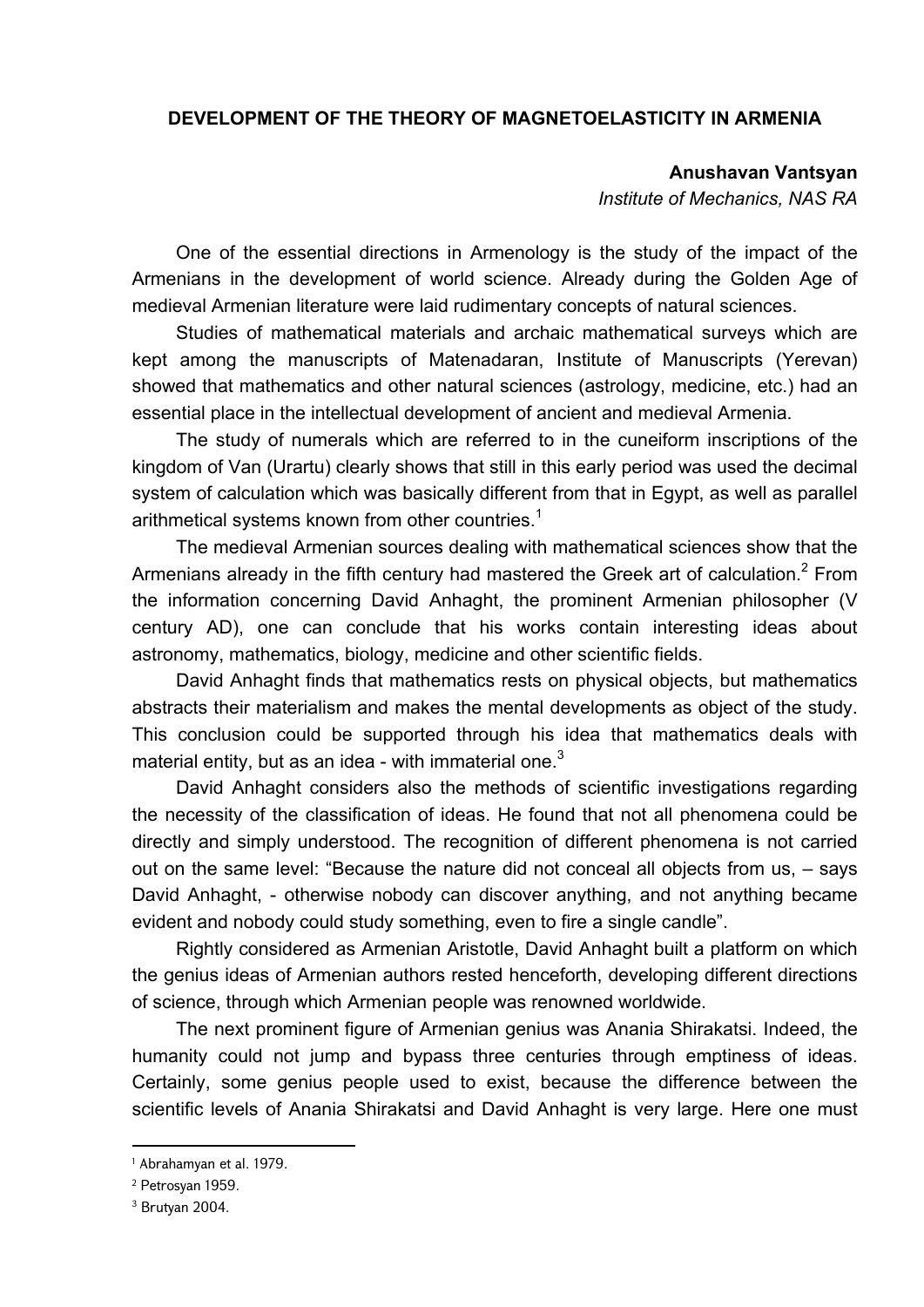quote the well-known phrase ascribed to Isaac Newton. "I managed to see further than others since I stood on the shoulders of the giants". But because we do know nothing about such giants in Armenia, we are forced to take Shirakatsi as a starting point in evaluating the mathematical thought in Armenia, since this field yet lacks summarizing studies. From the V century AD when Armenia had lost its independence until the times of Shirakatsi hardly one could not expect the existence of solid attitude towards mathematics.

Despite this, regardless the statehood and nationality, scientific thought always has a possibility to break through different obstacles, thus developing scientific ideas worldwide. The brilliant evidence of the aforementioned is the book of arithmetics written by A. Shirakatsi (VII century AD), which is the oldest book reached to us. It contains the tables of four arithmetical functions, which fundamentally is different from Greek mathematical works.

In Armenia the mathematical science reached its height during the Bagratid Kingdom. The study of the mathematical works of Nikoghayos Artavazd, a XIV century author, shows that the works of Anania Shirakatsi and his followers later were spread into the Byzantine Empire, hence promoting the development of mathematical sciences there $<sup>4</sup>$ </sup>

In favor of the highly developed mathematical ideas during the Middle Ages speak the fact that the Armenians had passed to the decimal system of calculation still in the second half of the XV century, parallel with the countries of Western Europe.<sup>5</sup>

The printed Armenian mathematical literature of the XVII–XVIII centuries include textbooks written in Grabar (Classical Armenian) and spoken Armenian languages, some of which, due to their simple style and accessibility, could be ranked as one of the best among the educational literature of the time being.

Mathematics as a queen of the sciences paved the way for the promotion of natural sciences. It gave a possibility for the development of numerous adjacent sciences. In Armenia the hard sciences began to develop faster later when the Armenians established contacts with scientific and cultural centers of the time.

The complete history of the development of hard sciences in Armenia could be written only after the evaluation of the impact of Armenian scholars.

In this article is made an attempt to present one of the fields of hard sciences which has reached a fairly high level in Armenia, particularly the influence of the electromagnetic fields on the dynamic phenomena carried out in the deformable media. The interaction of the electromagnetic fields with the electroconductive thin bodies first was investigated in 1960s by the Polish scholar S. Kaliski.

In Armenia the founders of the magnetoelasticity were S.A. Ambartsumyan, G.E. Baghdasaryan, and M.V. Belubekyan. They had formulated the theory of the electromagneticity for thin bodies. They had suggested effective methods for the applied

<sup>4</sup> Vantsyan 2013: 218.

<sup>5</sup> Vantsyan 2012: 287.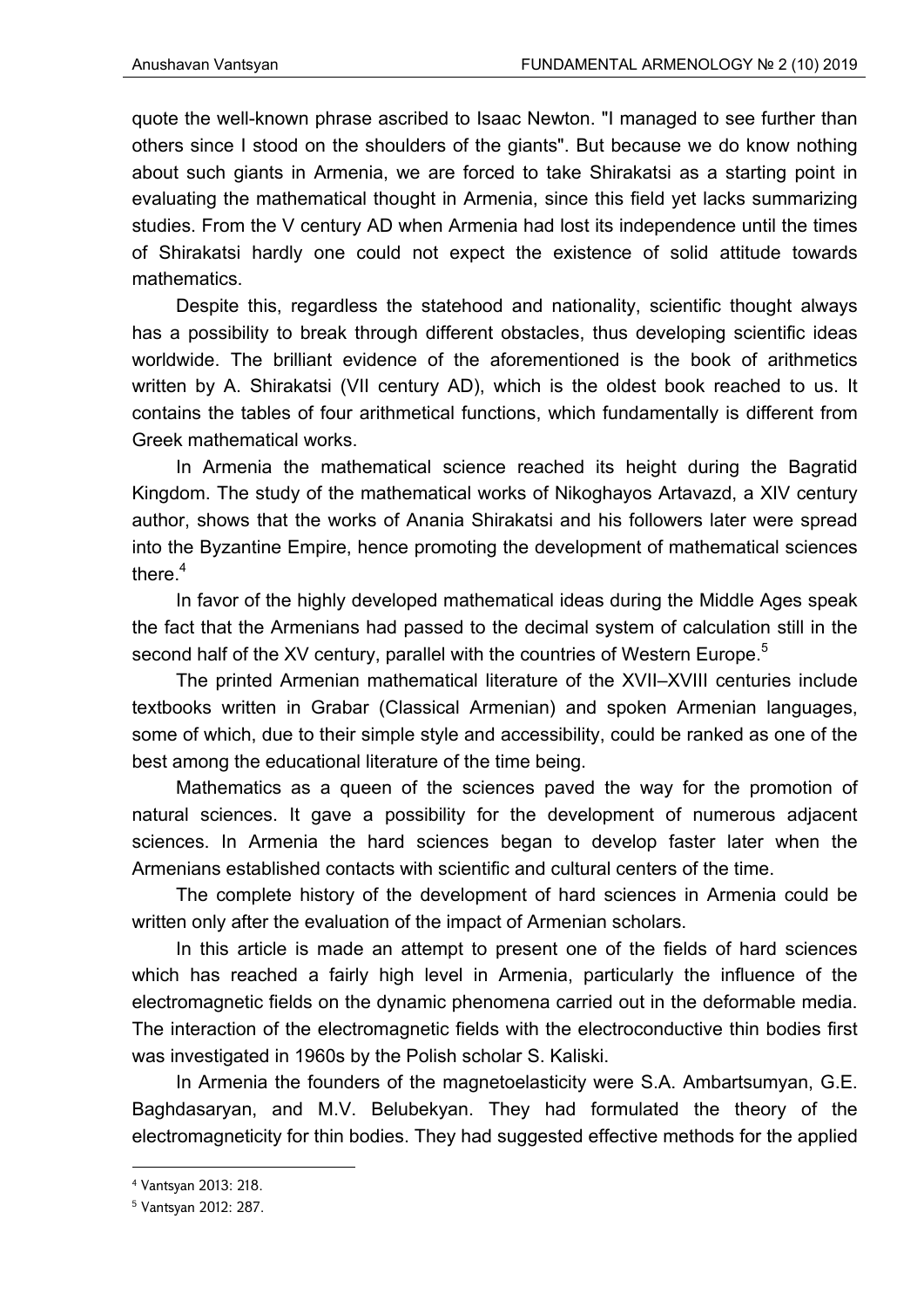problems regarding electroactive shells and plates. Using the theory of S.A. Ambartsumyan, were revealed new phenomena regarding the interaction of thin bodies and strong electromagnetic fields. $^6$  Numerous results of studies authored by scholars mentioned above have been published in several monographs.<sup>7</sup> The exact solutions of the problems of magnetoelasticity for the bodies by finite measurements and electroconductivity are connected with serious difficulties. $8$  Therefore, the approximate methods, particularly the hypotheses of non-deformable normals receives special importance.

The hypotheses suggested by the abovementioned authors gave a possibility for the solution of essentially difficult problems, and "to fire a candle instead of cursing the darkness", thus turning Armenia into one of the renowned scientific centers of the word in this field.

The studies of G.E. Baghdasaryan, Z.N. Danoyan and their students are devoted to the propagation of electroelastic waves through bodies having different physical properties.<sup>9</sup> The problems of the vibration of current-carrying plates and shells in the magnetic field were studied by K.B. Ghazaryan, and that of A.A. Avetisyan - to the propagation of waves in piezoelectric media.

The problems of the another class of the interaction of electromagnetic fields and deformable media in Armenia, particularly the penetration phenomena of the rigid bodies into other media were initiated by A.G. Bagdoev and the current author, beginning from 1978-1979, on the basis of plate section hypotheses. Despite some shortcomings, this hypotheses laid a background for revealing some peculiarities of the problem. Particularly, theoretical formulas for calculation of the depth of penetration and crater dimensions in the problem of penetration of the projectiles and bullets into targets were obtained, which secure required exactness for the practical problems.<sup>10</sup> Here arises a question of defending the properties of the armor.

In 1978–1979 we had suggested the usage of electrodynamic method for defending of the armor (later named after the author). In 1988–1990 we directed the joint program between the Institute of Steal and Alloys, Russian Federation, and the Institute of Mechanics, Armenian National Academy of Sciences. The results were more than satisfactory; the armor became invulnerable.<sup>11</sup>

In 1990 A.A. Vantsyan and his co-author A.G. Bagdoev were awarded with the second prize of the National Academy of Sciences of Armenia. Later, in 1990s we, trying to explain the obtained phenomenon, on experimental basis had discovered a new law dealing with the discharge currents in metallic media. According to this law, in metallic media the densities of discharge currents are transformed into the Furye series.

<sup>6</sup> Ambartsumyan, Baghdasaryan, Belubekyan 2012.

<sup>7</sup> Ambartsumyan, Baghdasaryan 1996.

<sup>8</sup> Baghdasaryan 1999.

<sup>&</sup>lt;sup>9</sup> Baghdasaryan, Danoyan 2006.

<sup>10</sup> Vantsyan 2004.

<sup>11</sup> Vantsyan, Moravej 2011.